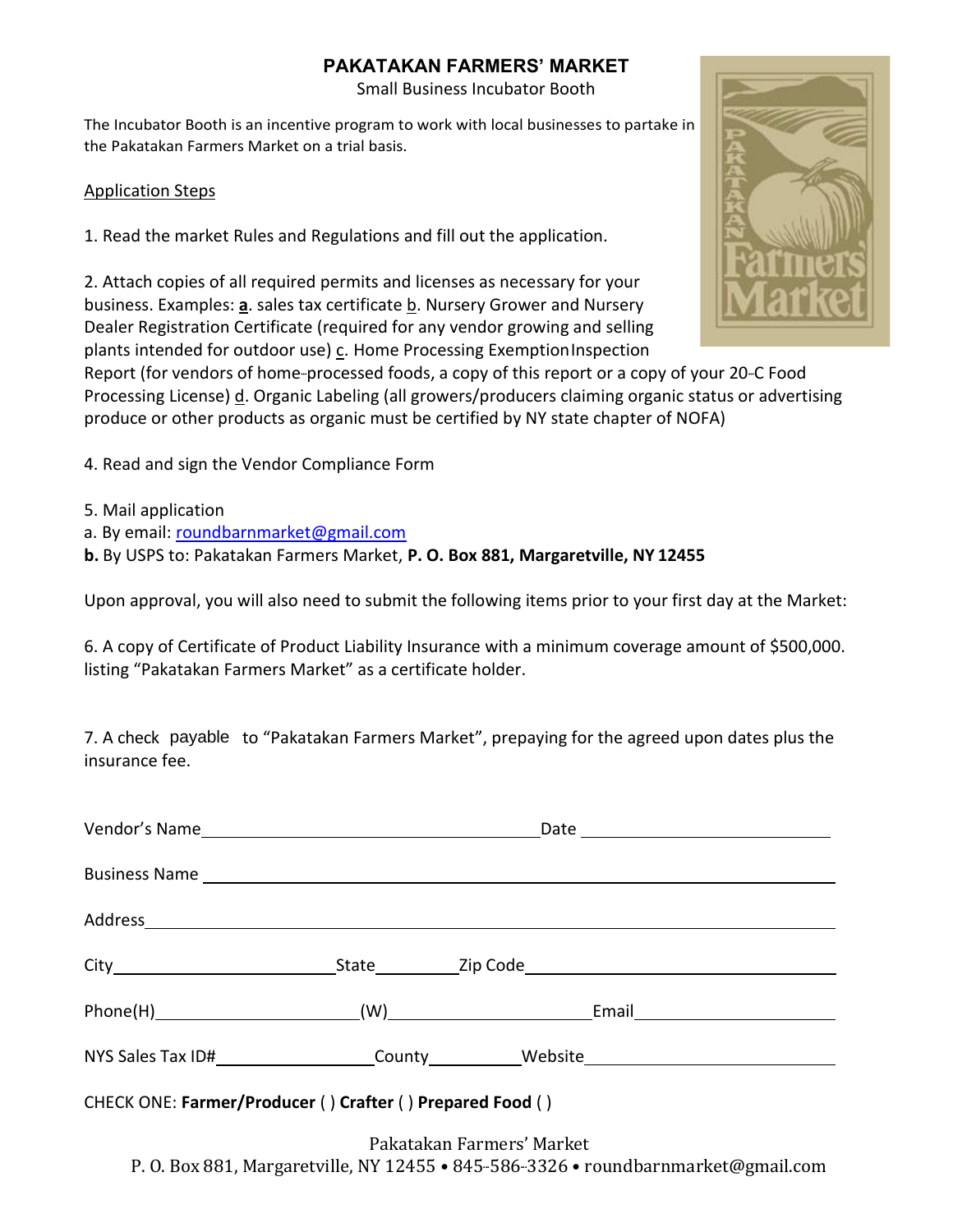Small Business Incubator Booth

**INCUBATOR BOOTH RATES:** Incubator booth applicants can sign up for 3 market days. New applicants are given first priority.

Holiday markets \$75. Non-holiday market \$50.

Please indicate 1-3 dates you are ready to attend, along with 2 alternate dates

( ) **Need Electricity.** Describe Usage:

**Product Specifications**

IMPORTANT – Please list all products that you would like to sell. See instructions below.

**FARMERS/Producers:** Please list all product you plan to produce for sale. You do not need to list variety, but you do need to be specific as to type. (example- instead of listing "greens" list lettuce, spinach, etc.) In addition, please list all processed or value-added items you plan to sell from your produce. (example: jelly from berries, cider from apples, etc.)

**CRAFTERS:** Please list all craft items you wish to sell which are made by you.

**PREPARED FOOD:** Please list all products you produce for sale and whether the food is to take home or eat on site. (Note: You are responsible for complying with any and all Health Department regulations and permits and you must collect sales tax when applicable.)

**BROKERING**: Please list any brokered products that you wish to sell. You must be specific and list all items for consideration. **Decisions for approval of brokered items must be labeled clearly as such and may not be claimed as home grown.**

**LIST ALL PRODUCTS YOU WOULD LIKE TO SELL & CHECK CATEGORY**

| <b>Products</b> | Grown/Made Brokered Approval |  |
|-----------------|------------------------------|--|
|                 |                              |  |
|                 |                              |  |
|                 |                              |  |
|                 |                              |  |
|                 |                              |  |
|                 |                              |  |
|                 |                              |  |
|                 |                              |  |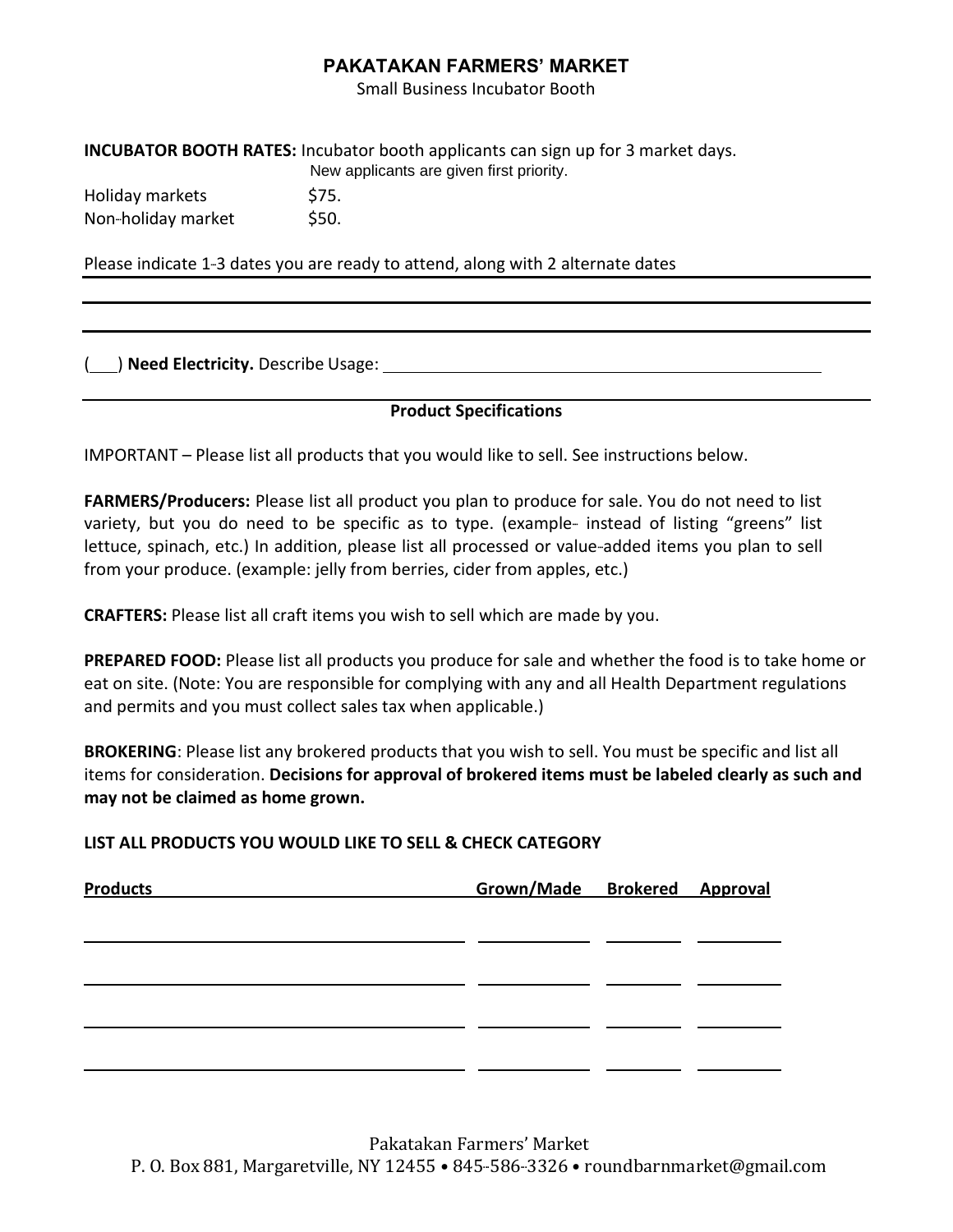Small Business Incubator Booth

| Products Products       |                                                                                                                        | Grown/Made Brokered Approval |  |
|-------------------------|------------------------------------------------------------------------------------------------------------------------|------------------------------|--|
|                         |                                                                                                                        |                              |  |
|                         | <u> 1989 - Andrea State Andrea Andrea Andrea Andrea Andrea Andrea Andrea Andrea Andrea Andrea Andrea Andrea Andrea</u> |                              |  |
|                         |                                                                                                                        |                              |  |
|                         |                                                                                                                        |                              |  |
|                         | <u> 2000 - 2000 - 2000 - 2000 - 2000 - 2000 - 2000 - 2000 - 2000 - 2000 - 2000 - 2000 - 2000 - 2000 - 2000 - 200</u>   |                              |  |
|                         |                                                                                                                        |                              |  |
|                         |                                                                                                                        |                              |  |
|                         |                                                                                                                        |                              |  |
|                         |                                                                                                                        |                              |  |
|                         |                                                                                                                        |                              |  |
|                         | <u> 1990 - Jan James James James James James James James James James James James James James James James James J</u>   |                              |  |
|                         |                                                                                                                        |                              |  |
|                         |                                                                                                                        |                              |  |
|                         |                                                                                                                        |                              |  |
|                         |                                                                                                                        |                              |  |
|                         |                                                                                                                        |                              |  |
| <b>NOTES/COMMENTS</b>   |                                                                                                                        |                              |  |
|                         |                                                                                                                        |                              |  |
|                         |                                                                                                                        |                              |  |
| Please initial and date |                                                                                                                        |                              |  |